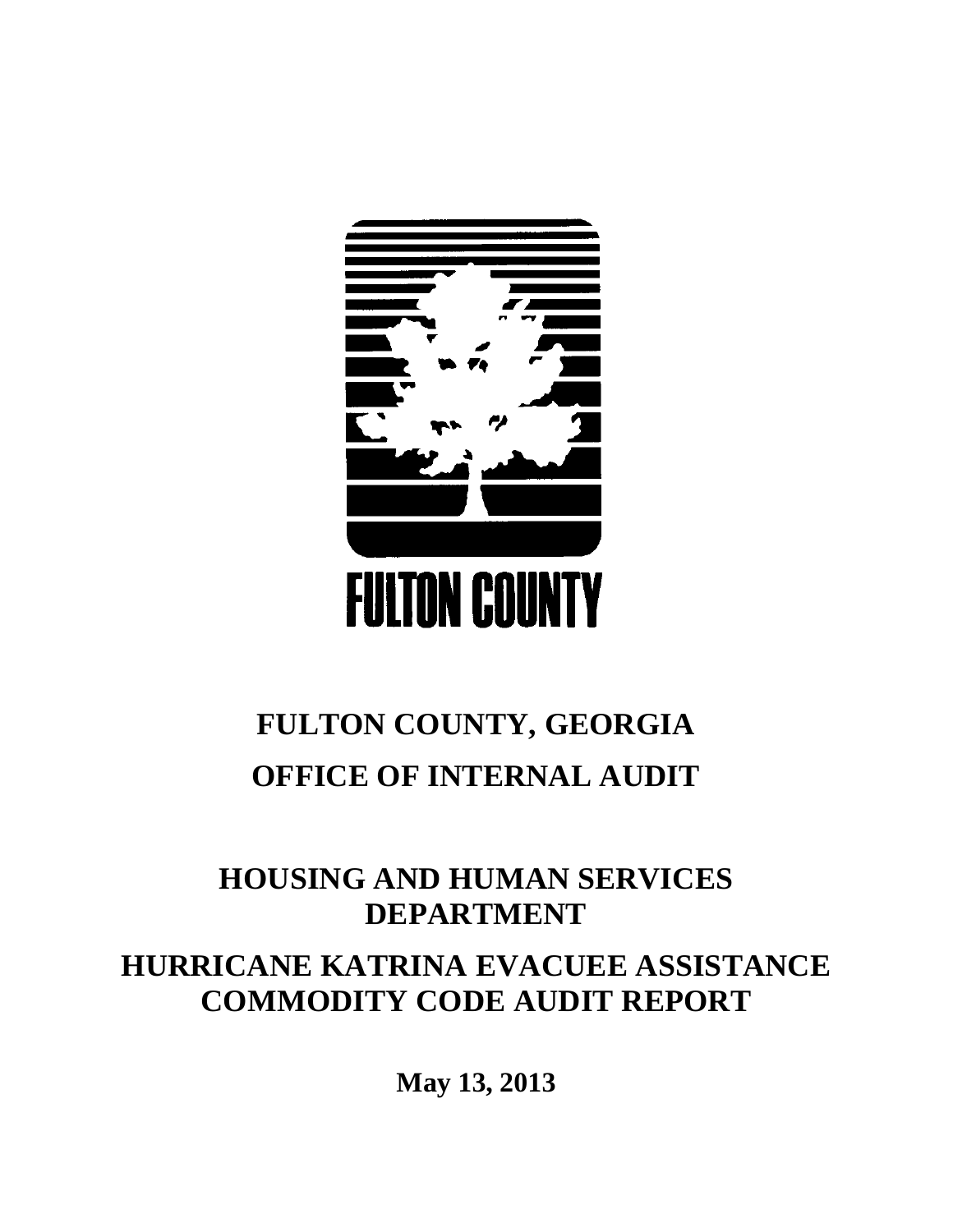### **TABLE OF CONTENTS**

|                              | PAGE            |
|------------------------------|-----------------|
| <b>INTRODUCTION</b>          | 1               |
| <b>BACKGROUND</b>            | $1-2$           |
| <b>OBJECTIVE</b>             | 2               |
| <b>SCOPE</b>                 | $\overline{2}$  |
| METHODOLOGY                  | 2               |
| FINDINGS AND RECOMMENDATIONS | $3 - 7$         |
| <b>CONCLUSION</b>            | $7\phantom{.0}$ |
| <b>APPENDIX</b>              | $8-9$           |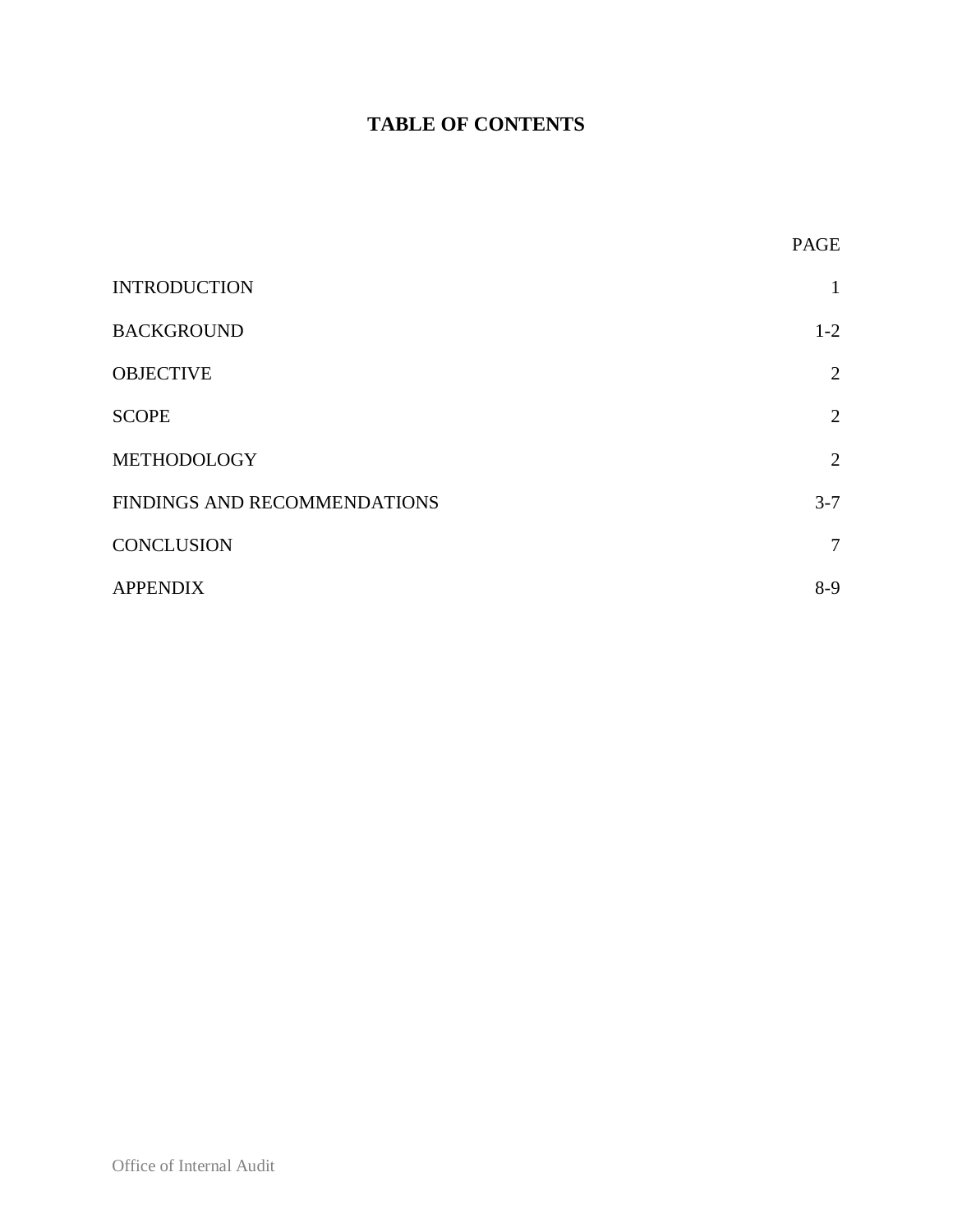#### <span id="page-2-0"></span>**Introduction**

The Office of Internal Audit performed an audit to examine the authorization and use of the Hurricane Katrina Evacuee Assistance Commodity Code (9903A). Fulton County's Department of Housing and Human Services (HHS) was responsible for providing relief assistance identified by this commodity code. The audit targeted the continued use of the Commodity Code after the funding period.

#### <span id="page-2-1"></span>**Background**

The Housing and Human Services Department (HHS) is located at 137 Peachtree Street, SW, Atlanta, Georgia. In an effort to support the fluctuating needs of its residents and provide individualized service modes, HHS established the following divisions:

- The Office of Aging
- The Office of Children and Youth
- The Office of Emergency and Transitional Housing
- The Office of Grants and Community Partnerships
- Housing and Community Development
- Workforce Development

The 6 divisions listed above gather, prepare, and submit all requests for financial assistance to HHS (downtown) for further approval and transmittal to Accounts Payable (AP). Afterwards, AP submits the checks to HHS, where the checks are then sent to the appropriate division for distribution.

On August 29, 2005, Hurricane Katrina, a category five storm, struck the Gulf Coast of the United States. It devastated the area and forced hundreds of residents to relocate, with many coming to Fulton County. To assist those displaced by Hurricane Katrina, Fulton County was awarded NEG (National Emergency Grant) funds. In response to the dire and urgent needs of those displaced, the Hurricane Katrina Evacuee Assistance Commodity Code was established for the County's use to expedite the receipt and processing of funding for the applicants. Using this code allows the end-user to establish vendors in the AMS Financial System and forego the County's business license requirement. The disbursement of NEG funds originated primarily from two divisions of HHS:

- The Office of Emergency and Transitional Housing (OETH)
- Workforce Development or Workforce Investment Act Program (WIA)

OETH is comprised of an assessment center, supportive services, and transitional housing programs that provide support and structure for the County's residents who are refreshing and developing life skills essential for securing stable employment and independent living. These services and programs are offered at the following locations: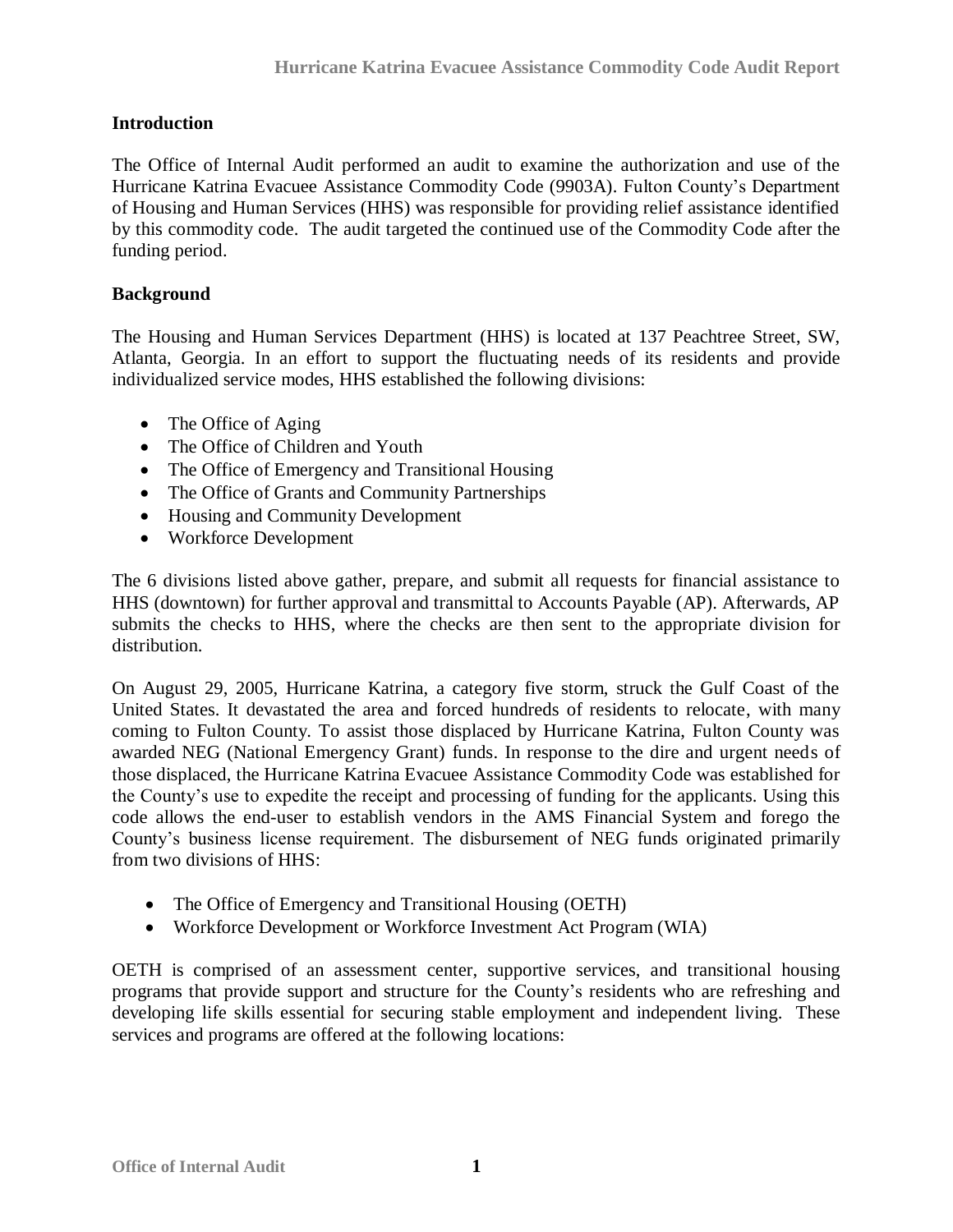- Jefferson Place Transitional House
	- o Serves males
- Odyssey Villas
	- o Serves intact families
- City of Refuge/Eden Village
	- o Serves women and their children

WIA provides career development, employment and supportive services to the County's adult and youth population. The WIA Board annually reviews, revises and approves WIA's policies and procedures. The most recent revisions were made effective January 1, 2013. WIA services and programs are offered at the following locations:

- Adamsville Regional Health Center
- Boulevard Workforce Center
- Central Resource Center
- Neighborhood Union Health Center
- North Fulton Career Center
- Oak Hill
- South Fulton Career Center
- Springdale Place Women's Shelter
- Youth Employment Service Center

#### <span id="page-3-0"></span>**Objective**

The objective of our audit was to assess the use of the Hurricane Katrina Evacuee Assistance Commodity Code that occurred beyond the established funding period.

#### <span id="page-3-1"></span>**Scope**

The audit period covered by this review is January 1, 2007 through July 31, 2012.

#### <span id="page-3-2"></span>**Methodology**

During our audit of Housing and Human Services, we interviewed key personnel to identify significant tasks and processes related to the disbursement of financial assistance. In addition, we documented the process flow, inspected client records and performed audit testing on a sample basis. We examined the following items in the client records:

- Payment Voucher Requests
- Client Applications
- Supporting Documentation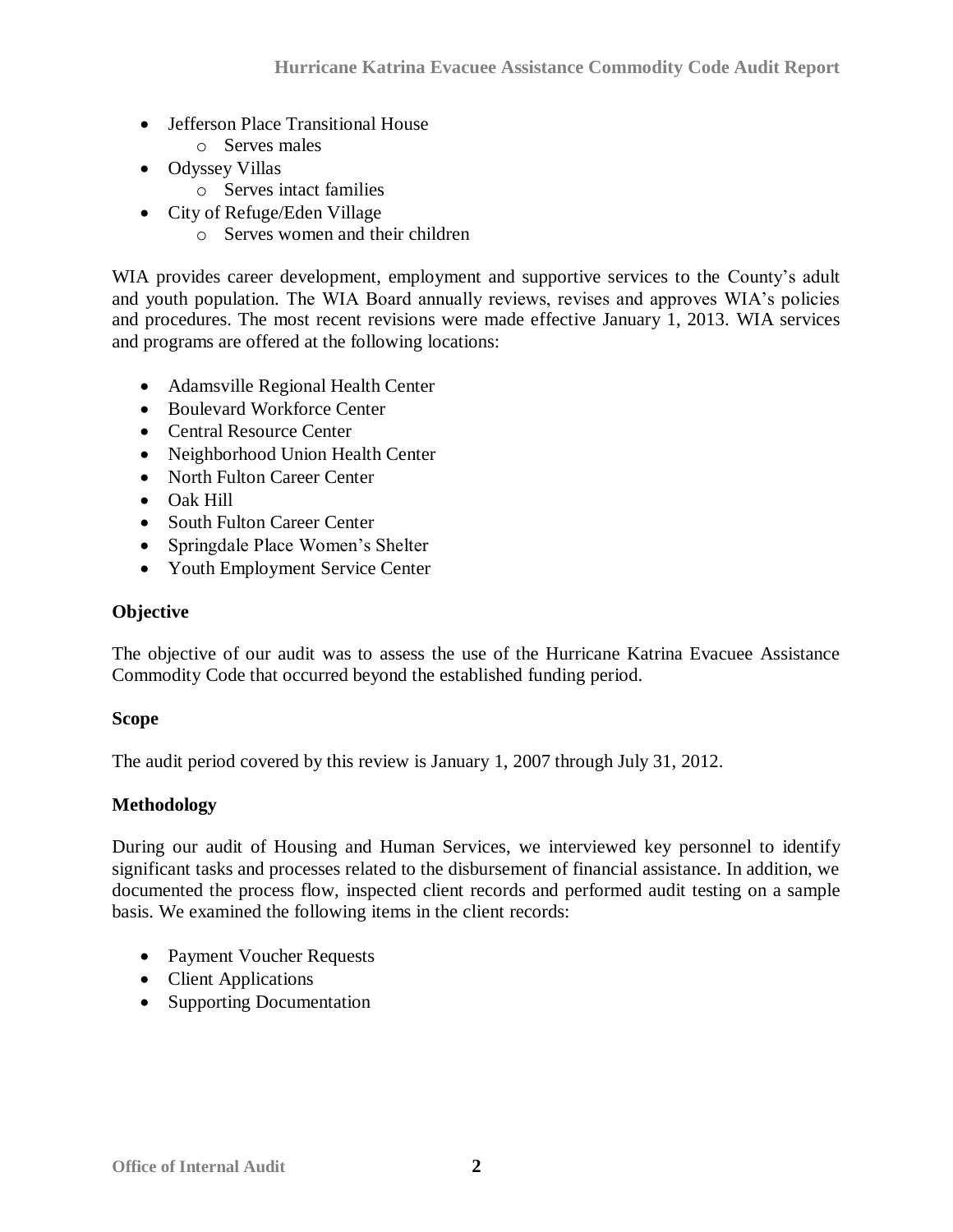#### <span id="page-4-0"></span>**Findings and Recommendations**

#### **Finding 1 – Unauthorized Use of the Hurricane Katrina Commodity Code**

The funding period for the Hurricane Katrina Evacuee Assistance was for the calendar year 2005 through 2006. Our audit testing revealed that 804 vendor numbers had been created in the AMS financial system with the Hurricane Katrina Evacuee Assistance Commodity Code (9903A) after the funding period expiration date (see chart below). Of those 804 vendor numbers, 16 (2%) were associated with an additional commodity code. We also found evidence that a HHS Procurement Specialist advised a Purchasing employee to use the Hurricane Katrina Evacuee Assistance Commodity Code (9903A) to register a vendor in AMS. Vendors were paid via payment voucher requests, which do not require commodity codes. As a result, the Finance Department was unaware of the code's use and continued to process the voucher payments after the funding period. The Hurricane Katrina Evacuee Assistance Commodity Code was apparently still active in AMS and available for use. The establishment of vendors in AMS with the Hurricane Katrina Evacuee Assistance commodity code after the established funding period had expired indicates unauthorized use of the code or other irregularities.

| <b>Year Created</b> | <b>Total Vendor/Customer</b><br><b>Numbers Created in</b><br>AMS after the<br><b>Hurricane Katrina</b><br><b>Funding Expired</b> |
|---------------------|----------------------------------------------------------------------------------------------------------------------------------|
| 2008                | 57                                                                                                                               |
| 2009                | 318                                                                                                                              |
| 2010                | 147                                                                                                                              |
| 2011                | 177                                                                                                                              |
| 2012                | 105                                                                                                                              |
| <b>Grand Total</b>  |                                                                                                                                  |

#### **Recommendations**

The Hurricane Katrina Evacuee Assistance commodity code and all vendors associated with only that code should be immediately deactivated in AMS. In addition, all supervisors should be advised of and communicate to their staff the deactivation of the Hurricane Katrina Evacuee Assistance commodity code and the deactivation of all vendors associated with only that code. Henceforward, the immediate supervisors should be held responsible for the use of commodity codes for vendors. Also, any attempt to use and/or modify the Hurricane Katrina Evacuee Assistance commodity code or deactivated vendors in AMS should immediately alert the I.T. Department and the source should be identified, investigated and the appropriate action taken.

#### **Response – Department of Purchasing & Contract Compliance**

We concur with the recommendations. To prevent unauthorized use of the Hurricane Katrina Commodity Code (9903A) or other irregularities, the following actions have been or will be implemented: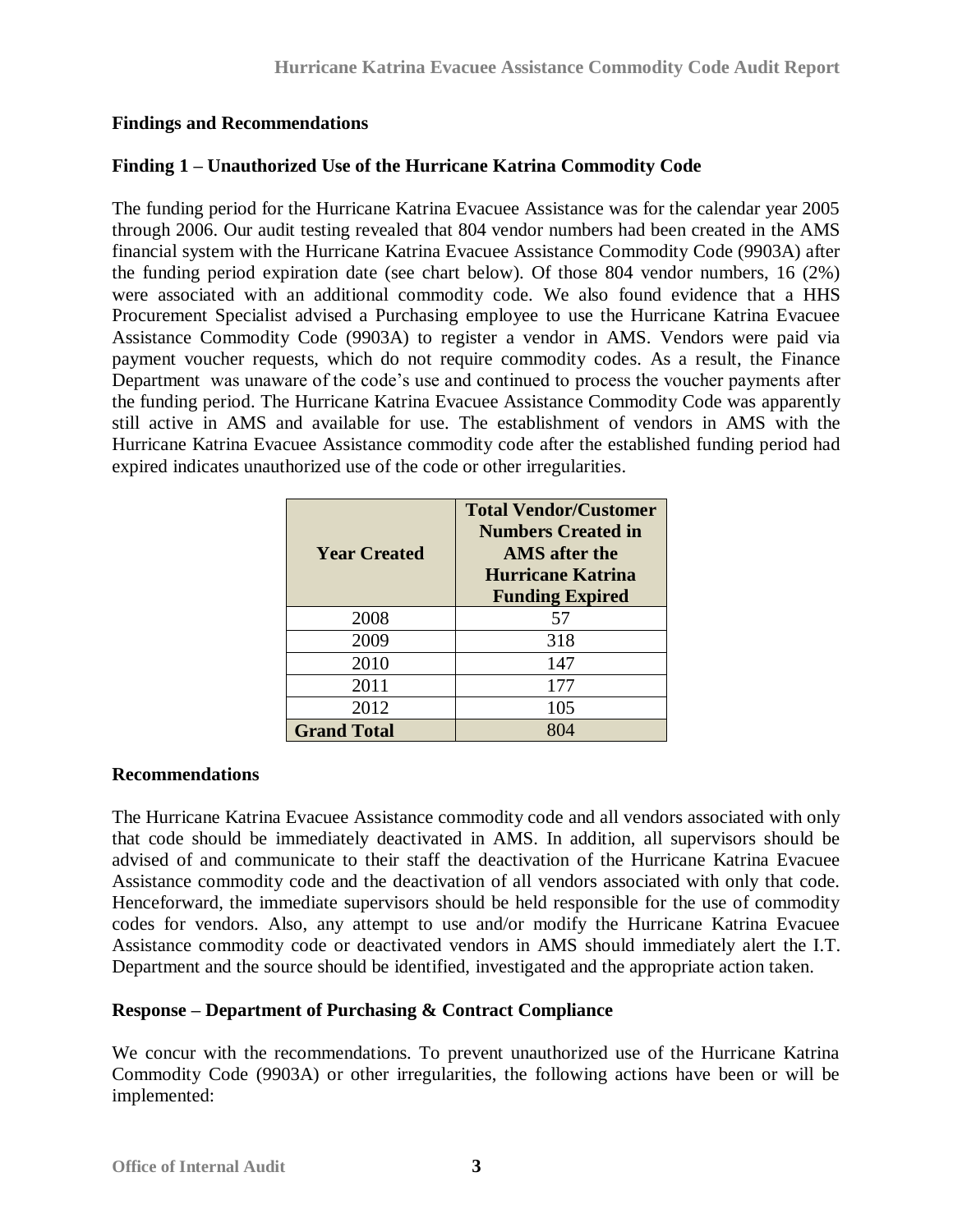- 1. Hurricane Katrina Commodity Code (9903A) is deactivated in the AMS system; therefore, it cannot be assigned to new vendors.
- 2. Those vendors identified by Housing and Human Services (HHS) with the Hurricane Katrina Commodity Code (9903A) will be deactivated in the AMS system.
- 3. Those vendors identified by Housing and Human Services (HHS) with the Hurricane Katrina Commodity Code (9903A) will be assigned new commodity code(s).

#### **Finding 2 – Non-compliance with Policies and Procedures**

Policies and procedures are designed to ensure that responsibilities are addressed and obligations are met. According to Section 4 of Fulton County's *Advantage™ 3 Financial Introduction & Overview*:

> *All vendors will be required to submit their business license to Purchasing and their W-9 form to the Accounts Payable division of Finance. Once all documents are submitted and the vendor's information is verified, the vendor will be approved and registered with Fulton County.*

Registering vendors with the Hurricane Katrina Evacuee Assistance Commodity Code allowed users to expedite the vendor registration process by eliminating the business license and/or W-9 requirement. During our audit testing, we were able to readily identify vendors who were registered with the Hurricane Katrina Evacuee Assistance Commodity Code and who should have been required to submit a business license before their vendor registration was approved. Circumventing policies and procedures without prior written authorized approval is intolerable and could result in unauthorized vendor registration.

#### **Recommendations**

We recommend all staff and management fully comply with the County's policies and procedures. In addition, any allowable deviation from the policies and procedures should require prior written approval from authorized personnel.

#### **Response – Department of Purchasing & Contract Compliance**

We concur with the recommendations. To prevent further non-compliance use of the Hurricane Katrina Commodity Code (9903A) or other irregularities, the following actions have been or will be implemented:

- 1. Purchasing & Contract Compliance is currently in compliance with policies and procedures.
- 2. Any deviation from policies and procedures will require written approval from Director of Purchasing & Contract Compliance.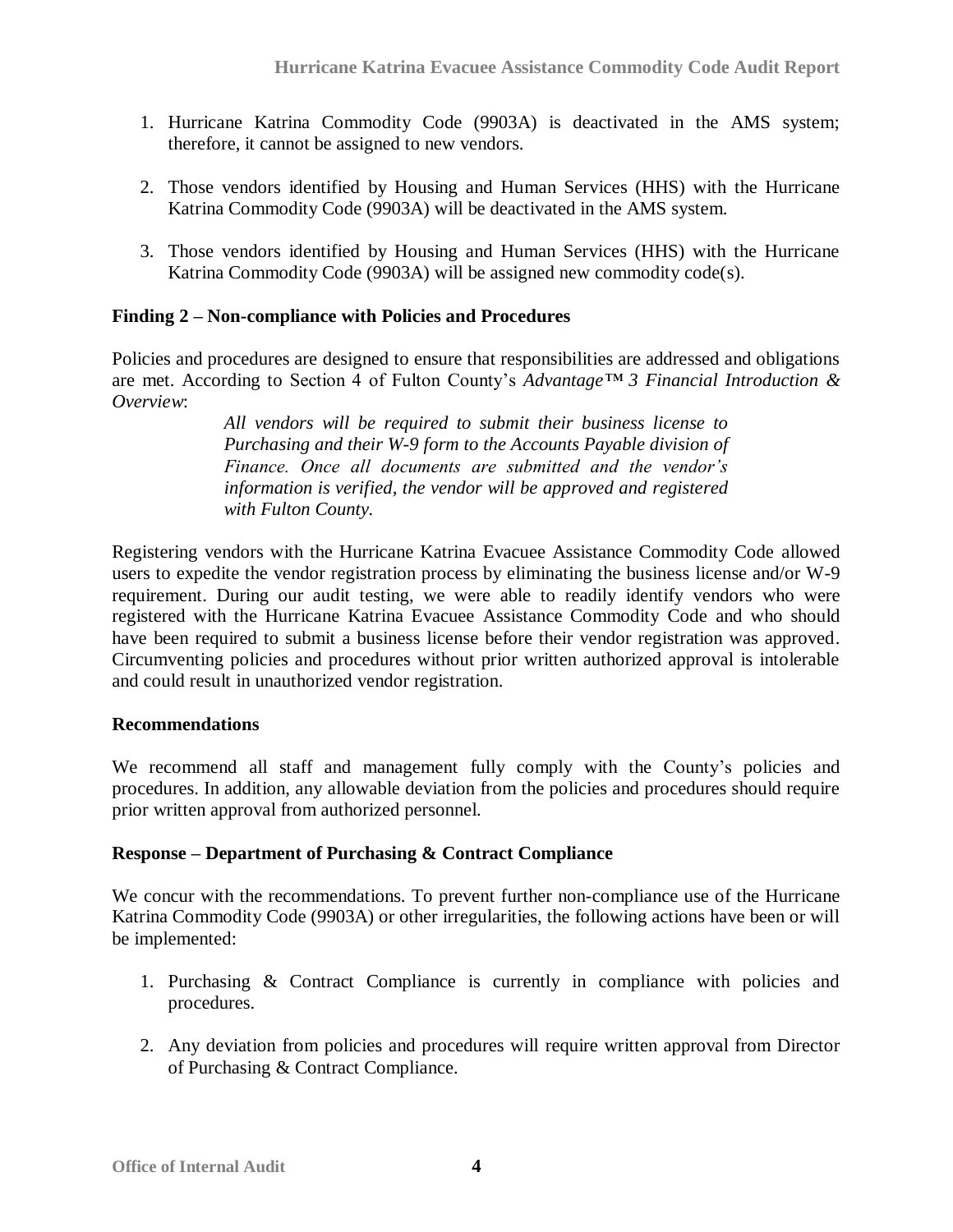#### **Finding 3 – Insufficient Internal Controls**

The code of recommended practice for data transparency states that there should be controls in place to reduce the risk of payment fraud occurring. Currently, the Vendor Self-Service (VSS) application permitted vendors to register online and select multiple commodity codes to be associated with their business. Allowing vendors to register with unlimited commodity codes could result in commodity codes being associated with a vendor that are unrelated to its business and increase the risk of payment fraud. A sample of commodity codes that appears to be unrelated to the vendor's business is listed in the chart below:

| <b>Vendor Name</b>          | <b>Commodity Code</b>                |  |  |
|-----------------------------|--------------------------------------|--|--|
| One Source Security         | $99891 -$ Sporting and Athletic      |  |  |
| <b>Management Services</b>  | Equipment                            |  |  |
|                             | $01924 - Buckwheat$                  |  |  |
|                             | 93856 – Hospital & Medical Equipment |  |  |
| <b>MMJR</b> Consulting, LLC | General Maintenance & Repair         |  |  |
|                             | 95254 – Homemaker                    |  |  |
|                             | 99010 – Armored Car Services         |  |  |

#### **Recommendations**

To strengthen internal controls, we recommend that periodic reviews of vendors in AMS are conducted to ensure the legitimacy of vendors and the accuracy of vendor information, which agrees to the supporting documentation.

#### **Response – Department of Purchasing & Contract Compliance**

Purchasing & Contract Compliance currently conducts periodic reviews of the Vendor Self-Service System. VSS is a vendor self-service system in which the vendor is responsible for initiating, maintaining and updating their profile. The system was designed so that vendors can enter commodity codes for all goods or services they can provide to the County. The purpose is so that when the County is purchasing goods and services those vendors can be notified. Vendors receive e-notifications of bid solicitations based on their commodity code(s).

#### **Finding 4 – Segregation of Duties**

Segregation of duties is an essential component in minimizing the susceptibility of risks and fraud. Currently, AMS allows a user to both create and approve their individual vendor registration entries and this should not be allowed. During our audit testing, we identified 4 AMS users who both created and approved their individual vendor registration entries in the AMS system. The absence of segregated duties fosters an increased risk that errors and/or fraud could occur and remain undetected. The following chart details the total vendor numbers in AMS that were created & approved by the same AMS user with the Hurricane Katrina Evacuee Assistance Commodity Code: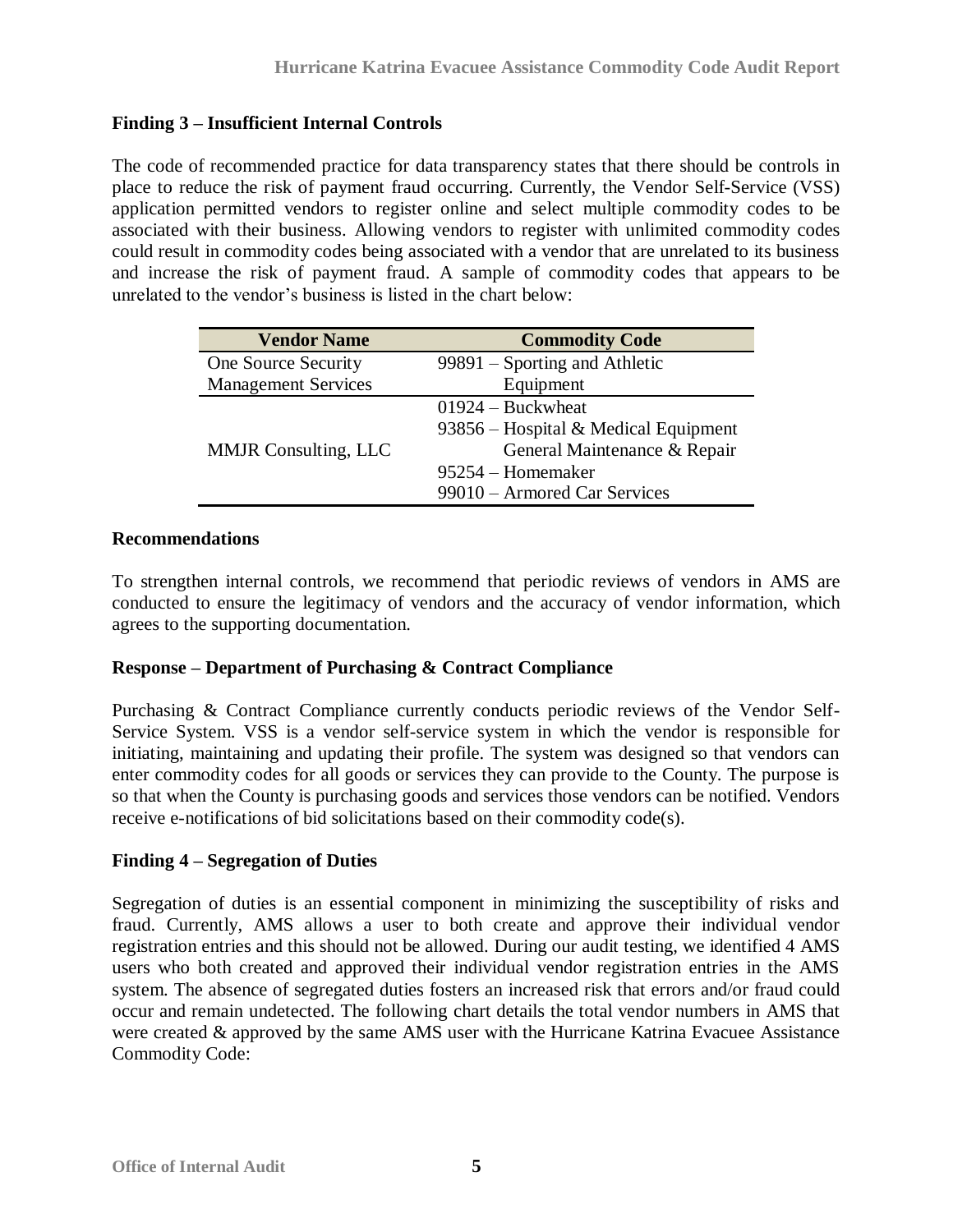| <b>Users who Approved Vendor</b><br><b>Users who Created</b><br><b>Registration in the AMS System</b><br><b>Vendor Registration</b> |         |          |       |       | Grand<br>Total |
|-------------------------------------------------------------------------------------------------------------------------------------|---------|----------|-------|-------|----------------|
| in the AMS system                                                                                                                   | l Iser1 | l Iser2. | User3 | Iser4 |                |
| lser'                                                                                                                               |         |          |       |       |                |
| Iser2                                                                                                                               |         |          |       |       |                |
| Jser3                                                                                                                               |         |          | 132   |       |                |
| Jser4                                                                                                                               |         |          |       |       |                |
| <b>Grand Total</b>                                                                                                                  |         |          |       |       |                |

#### **Recommendations**

We recommend that AMS be modified to prevent an individual user from both creating and approving their vendor registration entries. If AMS is unable to be modified, we recommend eliminating the AMS users' authority to either create or approve vendor registration entries into the AMS system.

#### **Response – Department of Purchasing & Contract Compliance**

Purchasing & Contract Compliance believe duties are segregated sufficiently based on our business processes.

Controls have been set in place where only Purchasing & Contract Compliance's Purchasing Systems Coordinator, Vendor Coordinator and members of Finance can create and approve vendors in AMS.

Purchasing & Contract Compliance previously had two (2) Procurement Vendor Coordinators sharing the duties of creating and approving vendors in the AMS system. Currently the department only has one (1) Procurement Vendor Coordinator performing both duties. A second Procurement Vendor Coordinator position was abolished in 2008.

#### **Finding 5 – Insufficient Vendor Maintenance**

Vendor maintenance consists of the establishment of new vendors, the process of making updates to vendor information and the removal of outdated or inactive vendors. Vendor records in AMS contain unique identifiers (vendor numbers), addresses and other pertinent information. During our audit testing, we noted that there were duplicate vendor names and vendor numbers. Duplicate vendor information in AMS makes it difficult to monitor spending, increasing the risk of non-compliance with procurement and/or grant funding regulations. Duplicate vendor information, identified during the audit, inflated the number of vendor names and vendor numbers by 2% and 3% respectively, see details below:

|                     | # Registered in AMS with the<br><b>Commodity Code 9903A</b> | # of<br><b>Duplicates</b> | <b>Audit</b><br><b>Total</b> |
|---------------------|-------------------------------------------------------------|---------------------------|------------------------------|
| # of Vendor Names   | 794                                                         |                           | 780                          |
| # of Vendor Numbers | 804                                                         | 24                        | 780                          |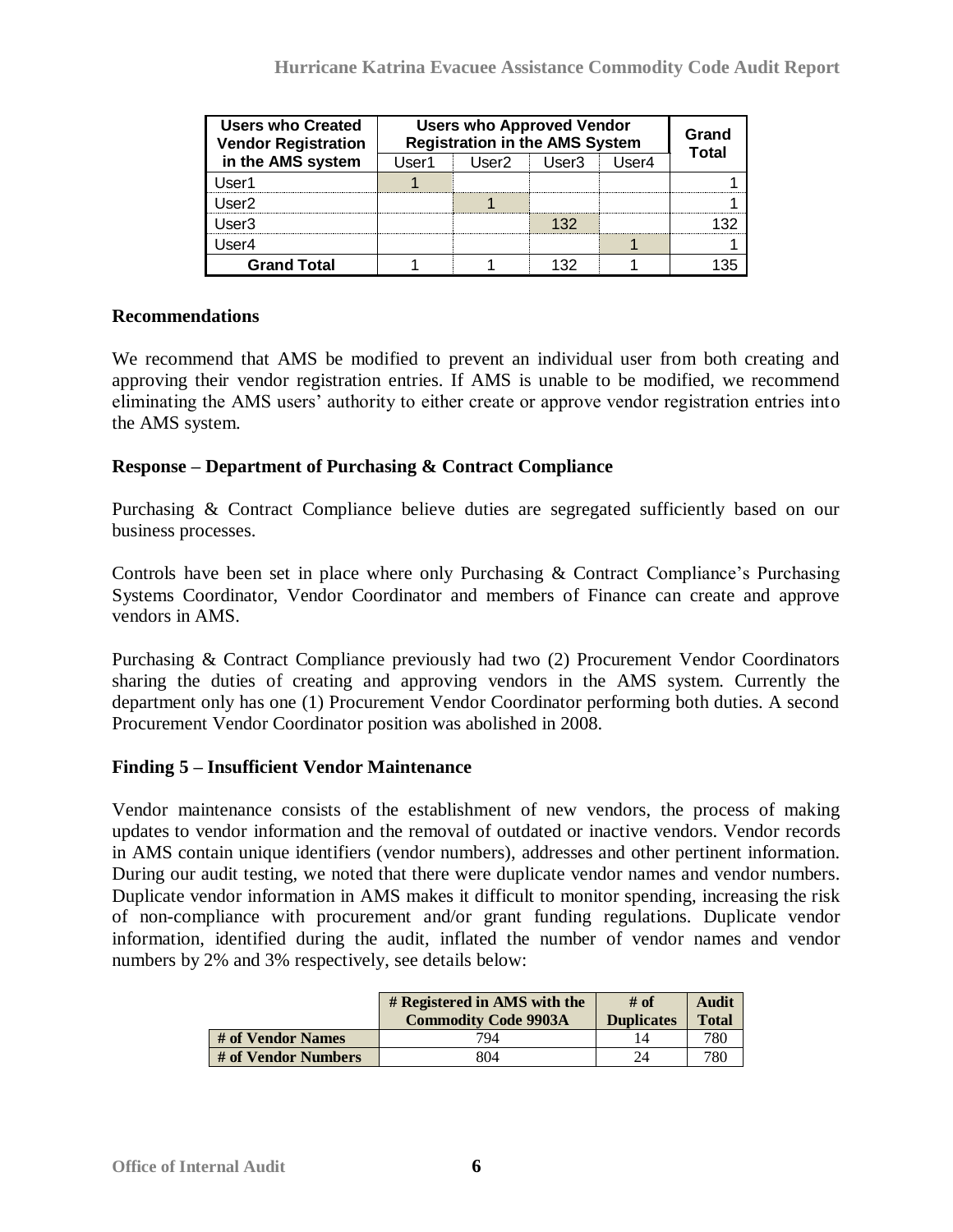#### **Recommendations**

We recommend that I.T. merge the duplicate vendor information into one vendor record. In addition, Purchasing should perform detailed examinations prior to establishing a vendor in AMS to ensure the vendor does not already exist and perform quarterly vendor maintenance to ascertain that there are neither duplicate nor illegitimate vendors in AMS.

#### **Response – Department of Purchasing & Contract Compliance**

On an annual basis Purchasing & Contract Compliance does vendor maintenance by sending notifications to vendors requesting them to update their profile information such as e-mail address, commodities and contact name.

Based on the audit Purchasing & Contract Compliance has identified vendors with similar duplicate entries that have been assigned Hurricane Katrina Commodity Code (9903A). Duplicate vendor entries resulted from the following:

- a. There are more than one address (payment and ordering) for the same vendor.
- b. Same vendor was assigned more than one vendor/customer number because the vendor was created on different dates.
- c. Misspelling of vendor name, example: Augusta Hills Apartment and Augusta Hills Apartment LLP.

To prevent further duplication of Hurricane Katrina Commodity Code (9903A) some of the responses in 1 thru 4 shall be or have been implemented.

VSS is a vendor self-service system. The vendors are responsible for initiating, maintaining and updating their profile information.

#### <span id="page-8-0"></span>**Conclusion**

Our audit identified several internal control weaknesses regarding the Hurricane Katrina Commodity Code: including insufficient vendor maintenance; non-segregation of duties; the unauthorized use of the Hurricane Katrina Commodity Code; and non-compliance with policies and procedures. In order to mitigate these weaknesses, we highly recommend that HHS initiate and/or implement the necessary internal controls to prevent any unauthorized use, duplication and/or creation of illegitimate vendors in AMS.

We would like to thank HHS's management and staff as well as the staff and management of Purchasing and Contract Compliance for their cooperation and assistance during the audit. The distribution of this report is reserved for the executive management of Fulton County and the Board of Commissioners.

<span id="page-8-1"></span>*\*Note-Responses from HHS were not included in this audit report as they were not received from the department at the time of issuance of this report.*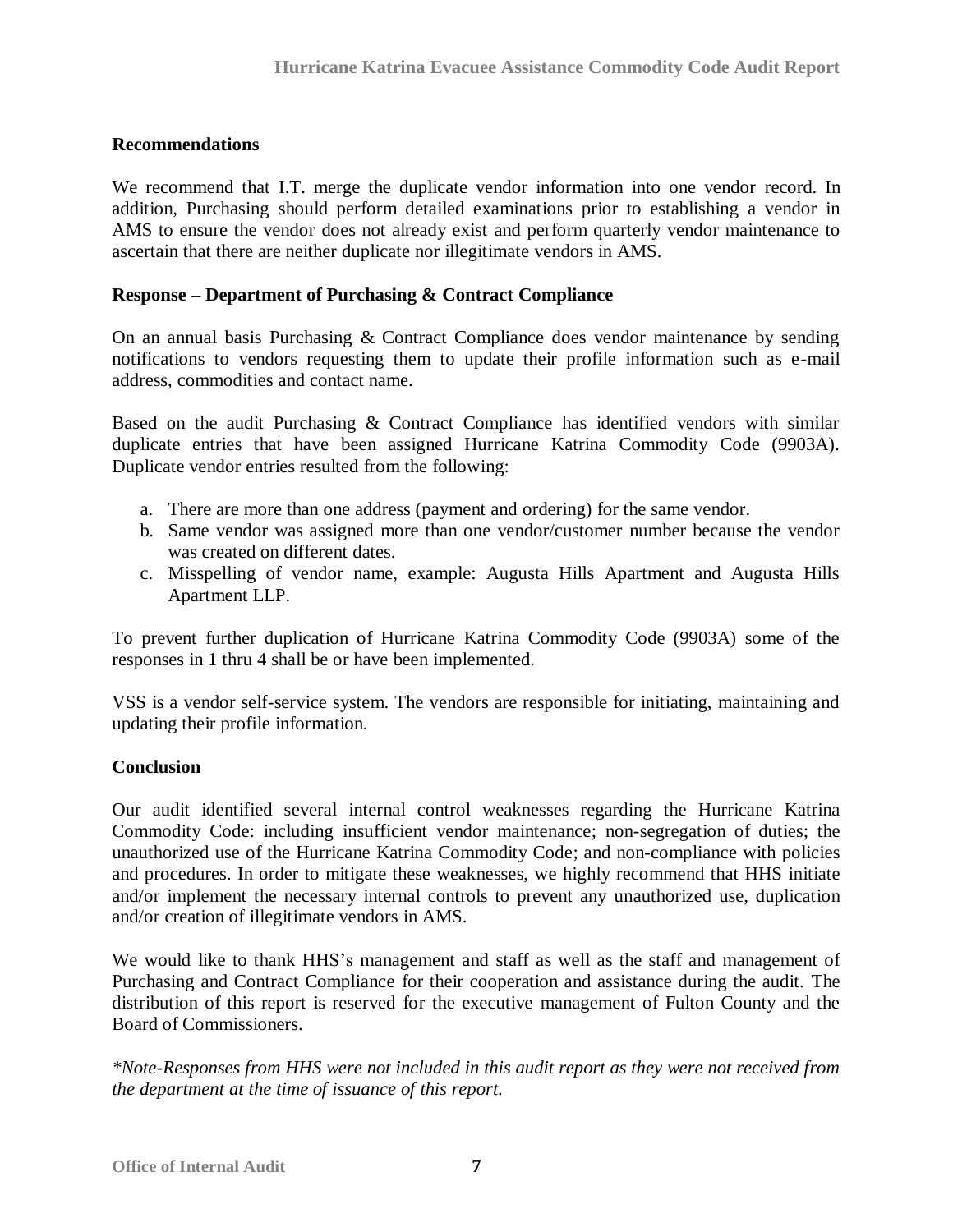### APPENDIX